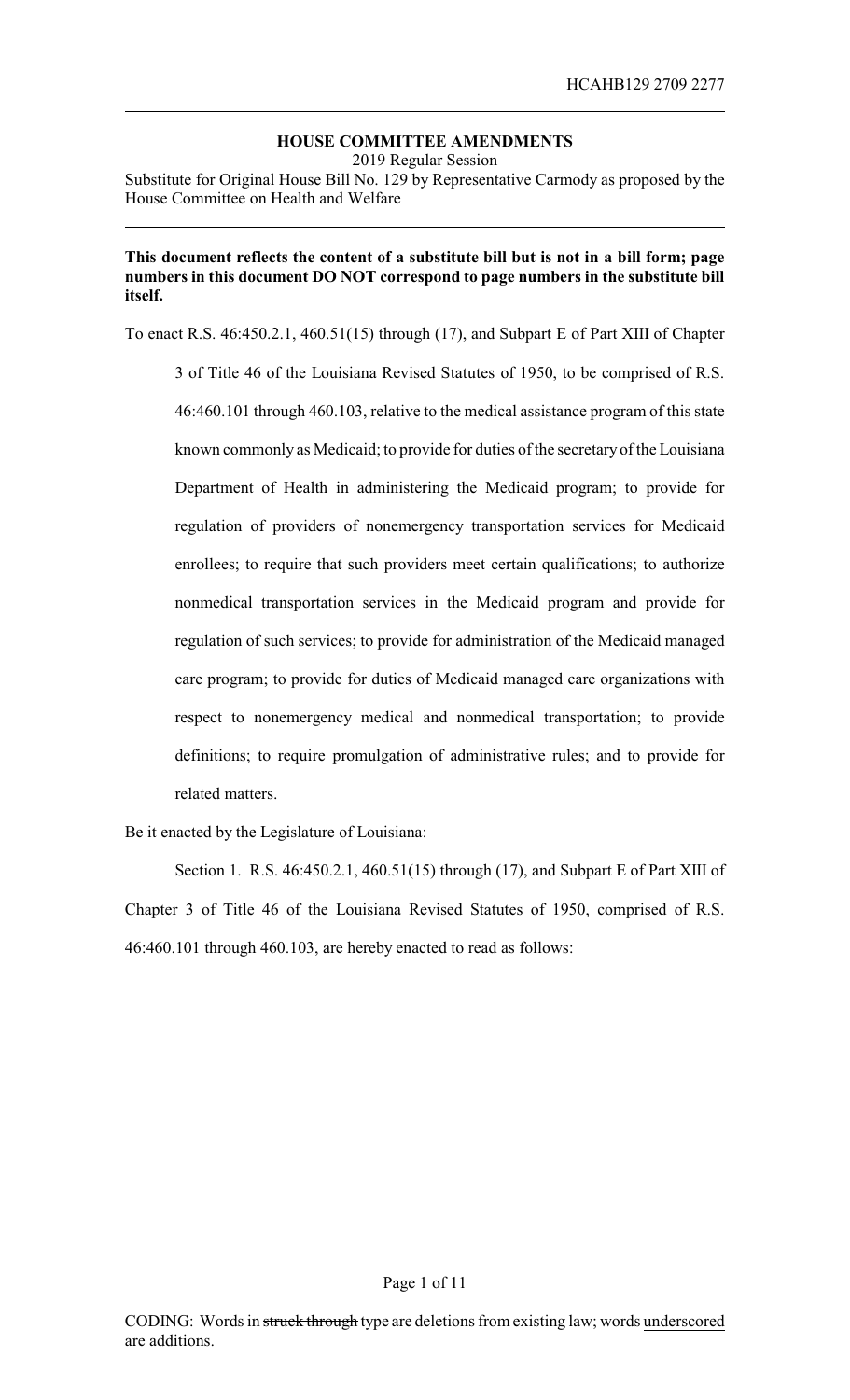§450.2.1. Medicaid nonmedical transportation services

A. For purposes of this Section, the following terms have the meaning ascribed to them in this Subsection:

(1) "Department" means the Louisiana Department of Health.

(2) "Managed care organization" has the meaning ascribed in R.S. 46:460.51.

(3) "Nonmedical transportation service" means transportation of a Medicaid recipient enrolled in a managed care plan, other than a recipient whose medical or physical condition contraindicates the use of transportation services, to and from a medically necessary, nonemergency covered healthcare service that is scheduled not more than forty-eight hours before the transportation occurs. The term shall include transportation related to all of the following:

(a) Discharge from a healthcare facility.

(b) Receipt of urgent care.

(c) Obtaining any time-sensitive covered healthcare service.

(d) Any transportation to or from a medically necessary, nonemergency covered healthcare service that the department considers appropriate to be provided by a transportation vendor, as determined by rule or policy of the department.

(4) "Transportation network company" means a corporation, partnership, sole proprietorship, or other entity that, for compensation, enables a passenger to prearrange with a driver, exclusively through the entity's digital network, a digitally prearranged ride. The term does not include an entity that provides any of the following:

(a) Street-hail taxicab services.

(b) Limousine or other car services arranged by a method other than through a digital network.

(c) Shared expense carpool or vanpool arrangements.

(d) A type of ride service for which either of the following conditions apply:

(i) The fee received by the driver does not exceed the driver's costs of

providing the ride.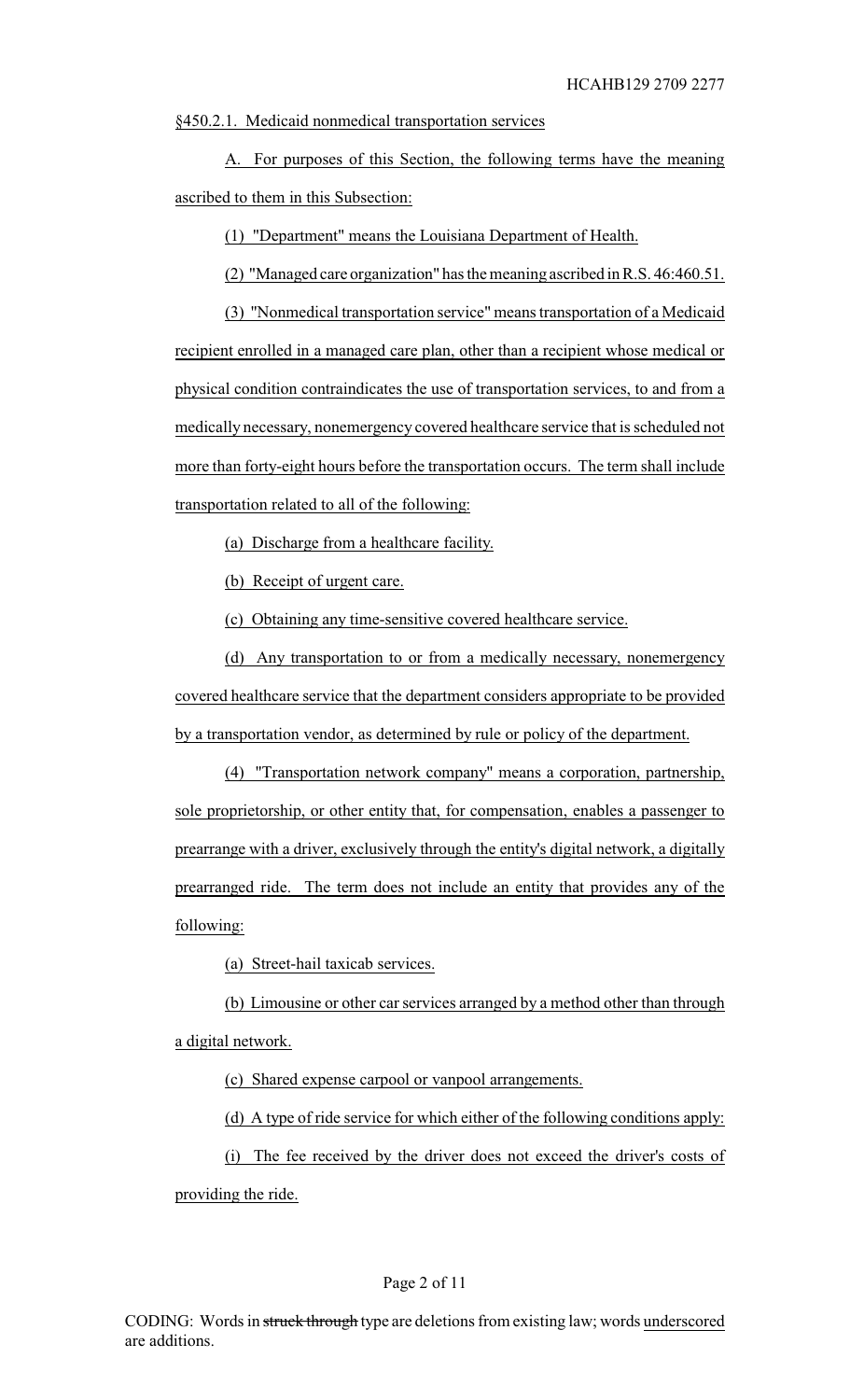(ii) The driver receives a fee that exceeds the driver's costs associated with providing the ride but makes not more than three round-trips per day between the driver's or passenger's place of employment and the driver's or passenger's home.

(5) "Transportation vendor" means an entity, including a transportation network company, that contracts with a managed care organization to provide nonmedical transportation services.

B. Each transportation vendor shall maintain, at minimum, the types and levels of insurance coverage required by the department for providers of nonemergency medical transportation services.

C. The secretaryof the department shall promulgate rules in accordance with the Administrative Procedure Act regarding the manner in which nonmedical transportation services may be arranged and provided. At minimum, the rules shall provide for all of the following:

(1) A requirement that each managed care organization create a process to verify that a passenger is eligible to receive nonmedical transportation services.

(2) A requirement that each managed care organization create a process to ensure that nonmedical transportation services are provided onlyto and from covered healthcare services.

(3) A requirement that each transportation vendor, before permitting a motor vehicle operator to provide nonmedical transportation services, confirm all of the following:

(a) That the operator is at least twenty-five years of age.

(b) That the operator maintains a valid class "D" or commercial driver's license issued by this state or an equivalent driver's license issued by another state of the United States or the District of Columbia.

(c) That the operator possesses proof of registration and automobile financial responsibility for each motor vehicle to be used to provide nonmedical transportation services.

(d) That the operator has completed all training requirements for nonmedical transportation providers established by the department in rule.

#### Page 3 of 11

CODING: Words in struck through type are deletions from existing law; words underscored are additions.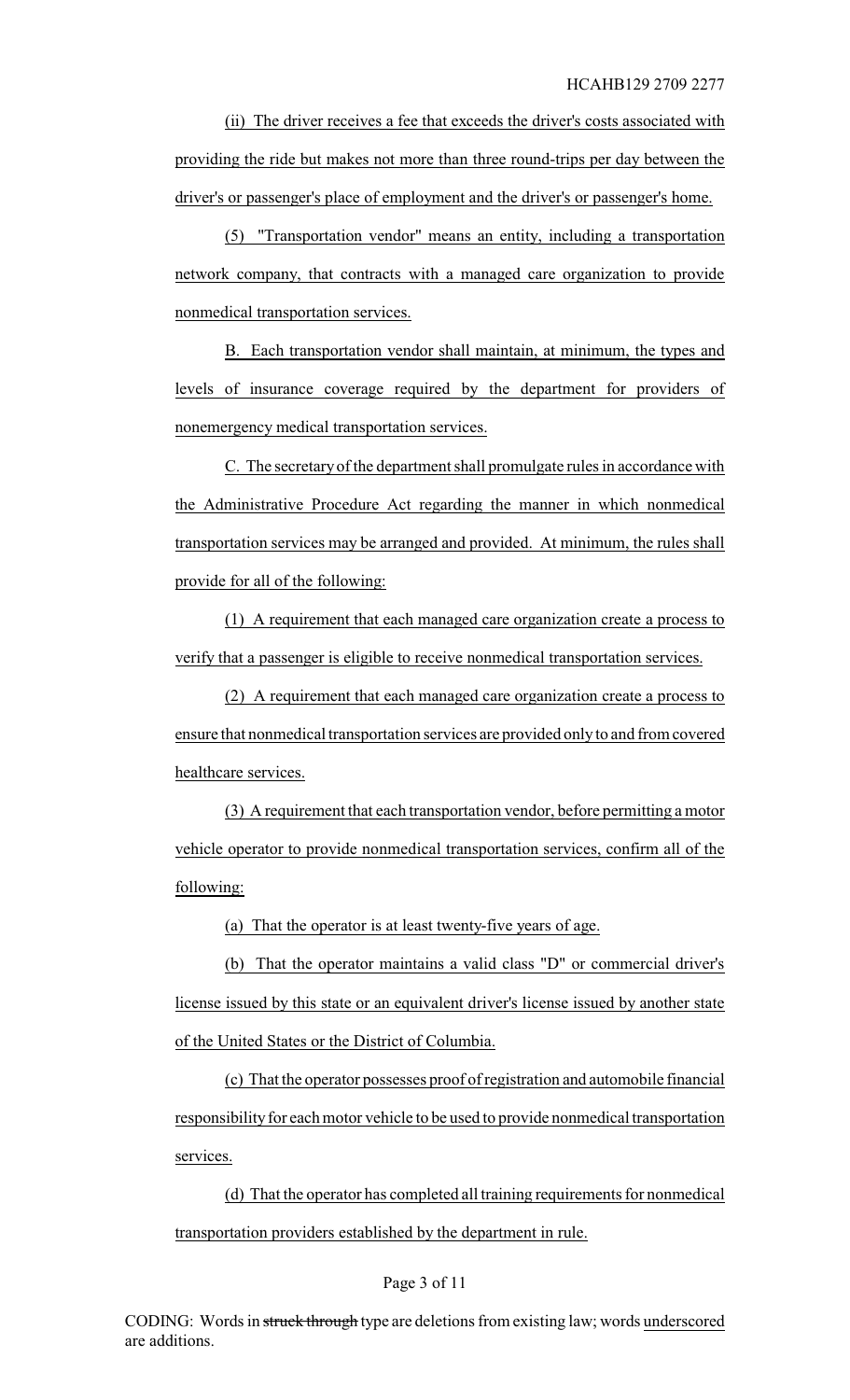(4) A requirement that each transportation vendor, before permitting a motor vehicle operator to provide nonmedical transportation services, conduct, or cause to be conducted, all of the following:

(a) A criminal history check that complies with the standards and specifications provided in R.S. 40:1203.1 et seq.

(b) A check for any record of the person in the national sex offender public website maintained by the United States Department of Justice or a successor agency.

(5) A requirement that each transportation vendor confirm that any vehicle to be used to provide nonmedical transportation services meets the applicable requirements of Chapter 7 of Title 32 of the Louisiana Revised Statutes of 1950.

(6) A requirement that each transportation vendor obtain and review the operator's driving record.

D. The rules of the department regarding nonmedical transportation services shall prohibit a motor vehicle operator from providing such services if the operator meets any of the following conditions:

(1) He has been convicted in the three-year period preceding the issue date of the driving record obtained pursuant to Paragraph (B)(6) of this Section of any of the following:

(a) More than three offenses classified by the Department of Public Safety and Corrections as moving violations.

(b) One or more of the following offenses:

(i) Resisting an officer under R.S. 14:108 or flight from an officer under R.S.

14:108.1.

(ii) Reckless operation of a vehicle under R.S. 14:99.

(iii) Driving without a valid driver's license under R.S. 32:52 or 402(B).

(iv) Driving with a suspended driver's license under R.S. 32:415.

(2) He has been convicted in the preceding seven-year period of any of the

following:

(a) Operating a vehicle while intoxicated under R.S. 14:98 et seq.

#### Page 4 of 11

CODING: Words in struck through type are deletions from existing law; words underscored are additions.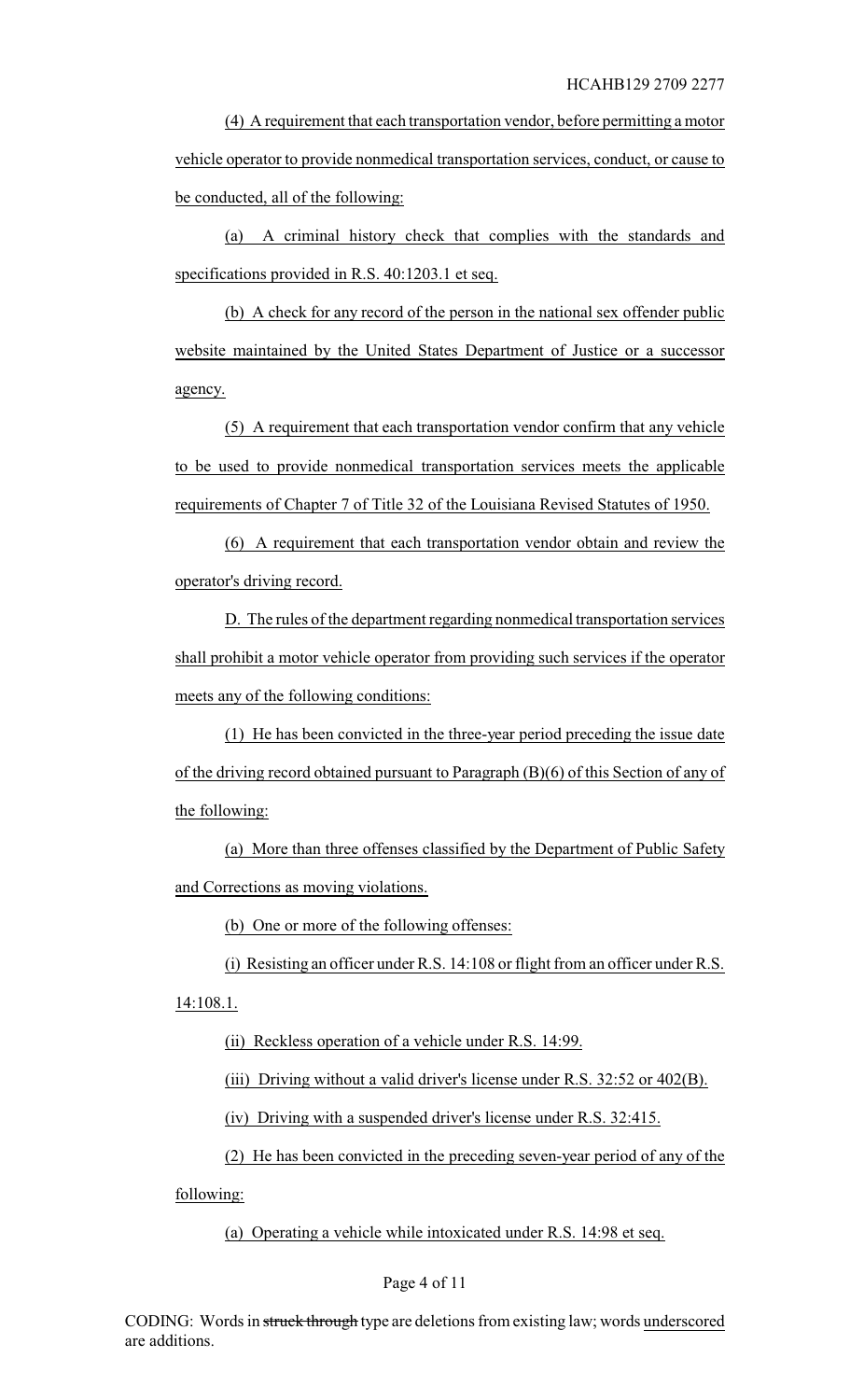(b) Use of a motor vehicle to commit a felony.

(c) A felony crime involving property damage.

(d) Fraud.

(e) Theft.

(f) A crime of violence, including any assault.

(g) An act of terrorism.

(3) He is found to be registered in the national sex offender public website maintained by the United States Department of Justice or a successor agency.

(4) He has not satisfied the training requirements for nonmedical transportation providers established by the department.

E. The department shall not require a motor vehicle operator to enroll as a Medicaid provider in order to provide nonmedical transportation services or a managed care organization to credential a motor vehicle operator to provide nonmedical transportation services if the motor vehicle operator is an employee or contractor of a transportation vendor.

F. Notwithstanding any other law to the contrary, a motor vehicle operator who is part of a transportation network company's network and who satisfies the requirements provided in this Section and in the rules of the department is qualified to provide nonmedical transportation services.

\* \* \*

§460.51. Definitions

As used in this Part, the following terms have the meaning ascribed in this Section unless the context clearly indicates otherwise:

\* \* \*

(15) "Nonmedical transportation service" has the meaning ascribed in R.S. 46:450.2.1(A).

(16) "Transportation network company" has the meaning ascribed in R.S. 46:450.2.1(A).

(17) "Transportation vendor" has the meaning ascribed in R.S. 46:450.2.1(A).

#### Page 5 of 11

CODING: Words in struck through type are deletions from existing law; words underscored are additions.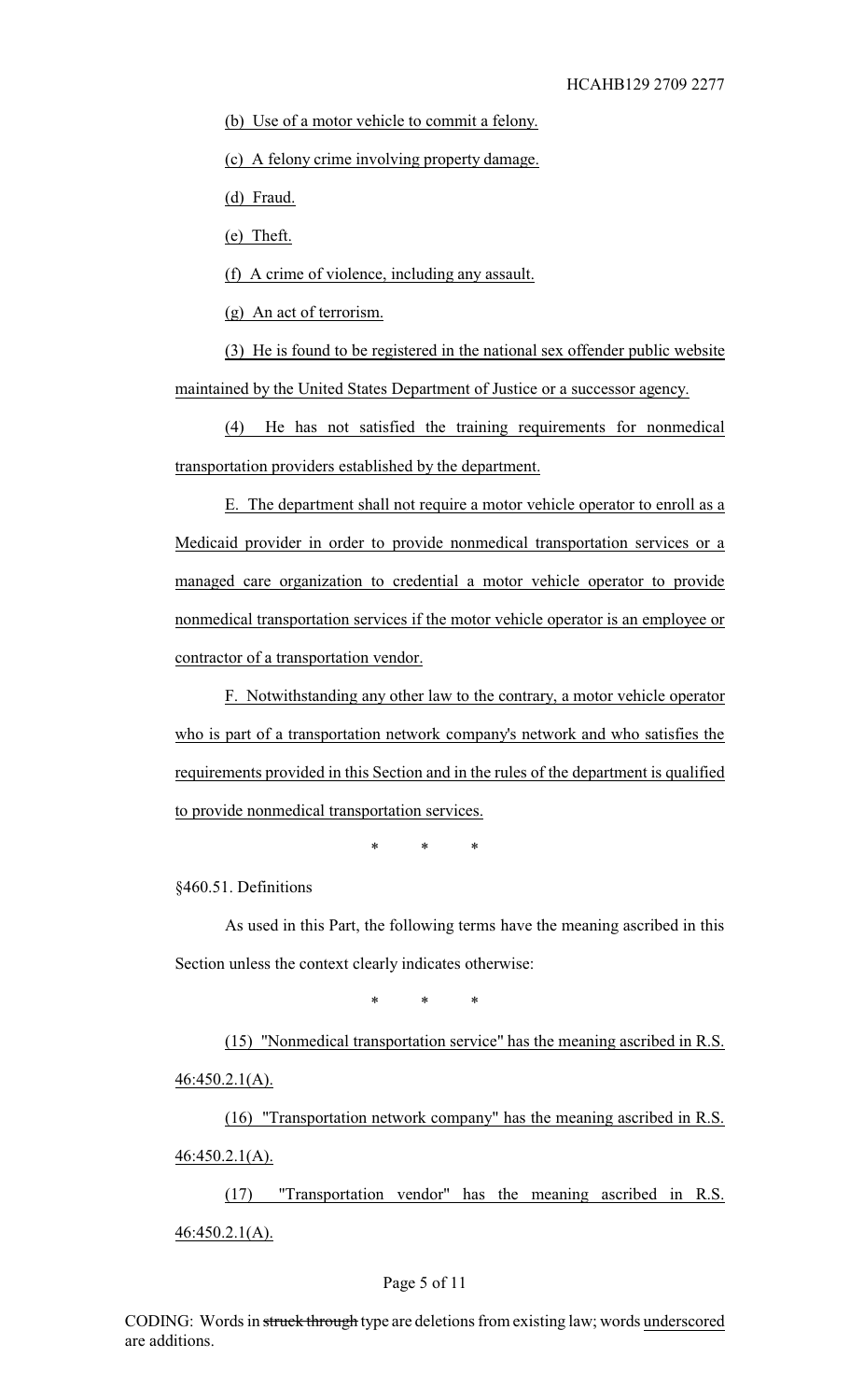\* \* \*

### SUBPART E. TRANSPORTATION PROGRAM

§460.101. Nonemergency medical transportation

Each managed care organization is hereby authorized to contract with one or more transportation vendors, including transportation network companies, for the provision of nonemergency medical transportation services.

§460.102. Nonmedical transportation services; requirements of Medicaid managed care organizations

A. Each managed care organization that contracts with the department to provide healthcare services to recipients shall arrange for the provision of nonmedical transportation services that conform with the requirements of R.S. 46:450.2.1. A managed care organization may contract with a transportation vendor or other third party to arrange for the provision of nonmedical transportation services. If a managed care organization contracts with a third party that is not a transportation vendor to arrange for the provision of nonmedical transportation services, the third party shall contract with a transportation vendor to deliver the nonmedical transportation services.

B. A managed care organization that contracts with a transportation vendor or other third party to arrange for the provision of nonmedical transportation services shall ensure the effective sharing and integration of service coordination, service authorization, and utilization management data between the managed care organization and the transportation vendor or third party.

C. A managed care organization shall not require either of the following:

(1) A motor vehicle operator to enroll as a Medicaid provider in order to provide nonmedical transportation services.

(2) The credentialing of a motor vehicle operator to provide nonmedical transportation services.

§460.103. Rulemaking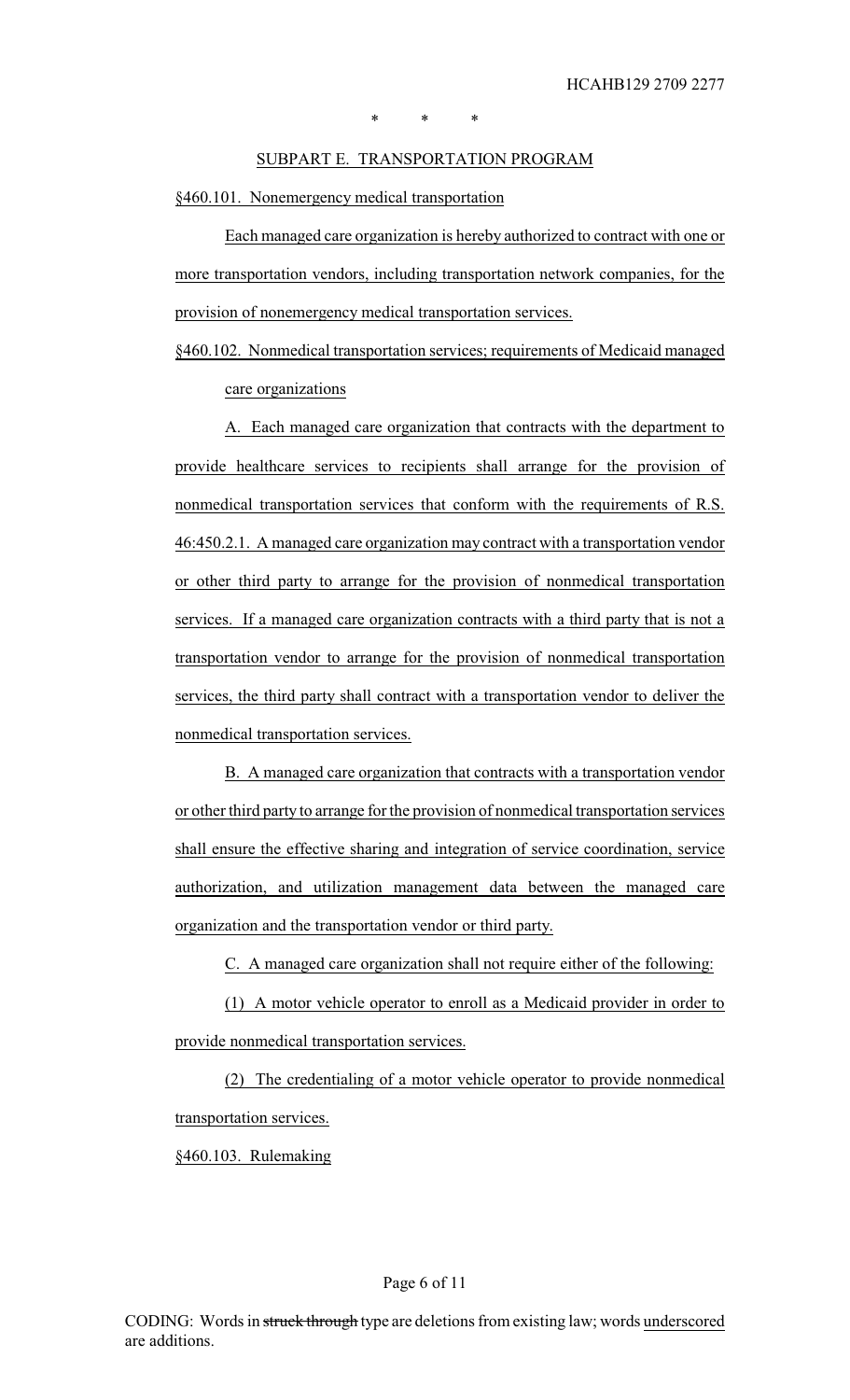### The department shall promulgate all rules in accordance with the

## Administrative Procedure Act as are necessary to implement the provisions of this

Subpart.

## DIGEST

The digest printed below was prepared by House Legislative Services. It constitutes no part of the legislative instrument. The keyword, one-liner, abstract, and digest do not constitute part of the law or proof or indicia of legislative intent. [R.S. 1:13(B) and 24:177(E)]

#### HB Draft 2019 Regular Session

**Abstract:** Authorizes certain providers to furnish nonemergency and nonmedical transportation services to La. Medicaid program enrollees.

### **Medicaid Nonmedical Transportation Services**

Proposed law provides the following definitions for purposes of proposed law relative to Medicaid nonmedical transportation services:

- (1) "Nonmedical transportation service" means transportation of a Medicaid recipient enrolled in a managed care plan, other than a recipient whose medical or physical condition contraindicates the use of transportation services, to and from a medically necessary, nonemergency covered healthcare service that is scheduled not more than 48 hours before the transportation occurs, including transportation related to all of the following:
	- (a) Discharge from a healthcare facility.
	- (b) Receipt of urgent care.
	- (c) Obtaining any time-sensitive covered healthcare service.
	- (d) Any transportation to or from a medically necessary, nonemergency covered healthcare service deemed appropriate to be provided by a transportation vendor, as determined by state Medicaid policy.
- (2) "Transportation network company" means a corporation, partnership, sole proprietorship, or other entity that, for compensation, enables a passenger to prearrange with a driver, exclusively through the entity's digital network, a digitally prearranged ride; however, the term does not include an entity that provides any of the following:
	- (a) Street-hail taxicab services.
	- (b) Limousine or other car services arranged by a method other than through a digital network.
	- (c) Shared expense carpool or vanpool arrangements.
	- (d) A type of ride service for which either of the following conditions apply:
		- (i) The fee received by the driver does not exceed the driver's costs of providing the ride.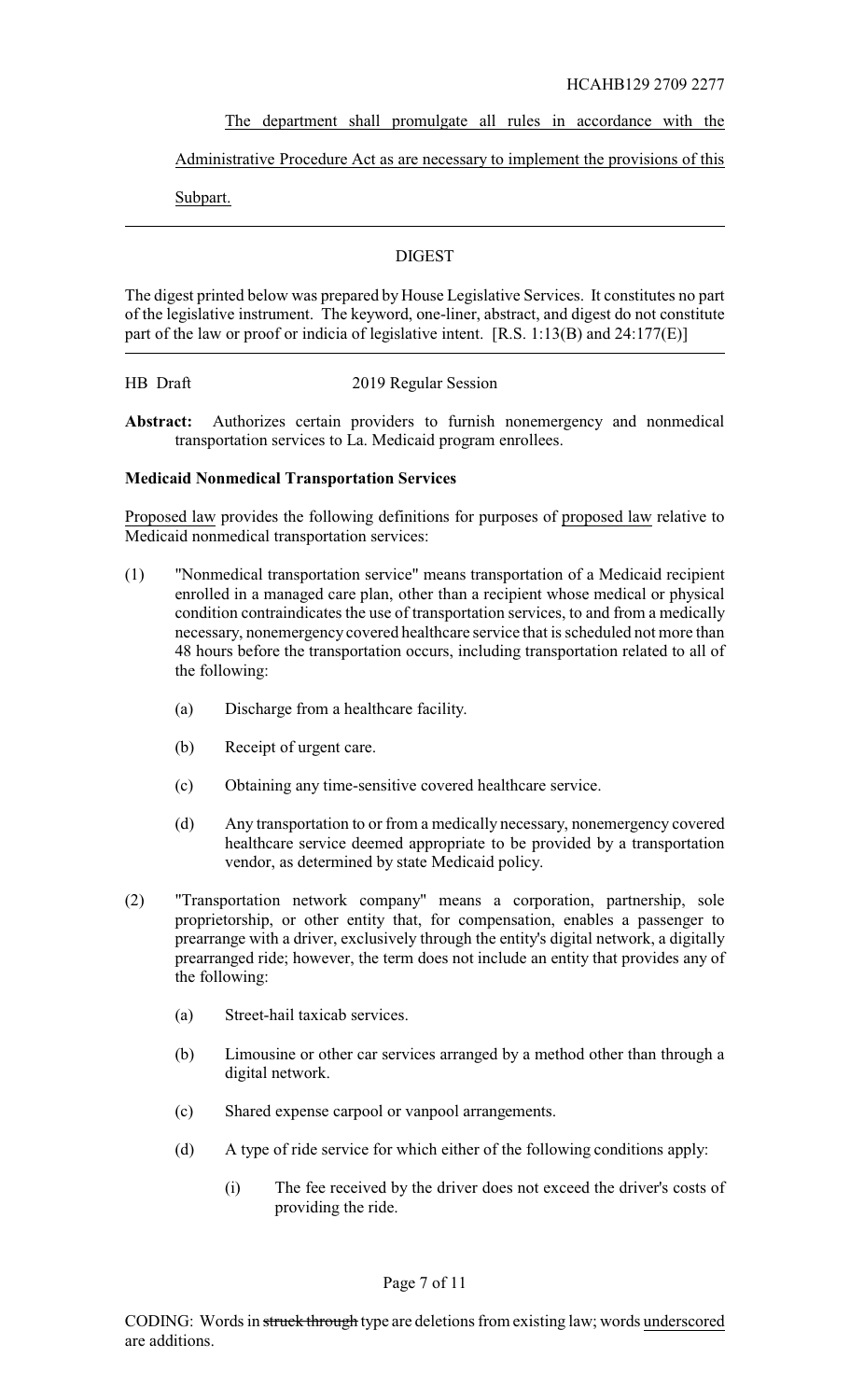- (ii) The driver receives a fee that exceeds the driver's costs associated with providing the ride but makes not more than three round-trips per day between the driver's or passenger's place of employment and the driver's or passenger's home.
- (3) "Transportation vendor" means an entity, including a transportation network company, that contracts with a Medicaid managed care organization to provide nonmedical transportation services.

Proposed law requires transportation vendors providing nonmedical transportation services to maintain, at minimum, the types and levels of insurance coverage required by the La. Department of Health (LDH) for providers of nonemergencymedical transportation services

Proposed law requires LDH to promulgate administrative rules regarding the manner in which nonmedical transportation services may be arranged and provided. Stipulates that, at minimum, the rules shall provide for all of the following:

- (1) A requirement that each of the state's Medicaid managed care organizations create a process to verify that a passenger is eligible to receive nonmedical transportation services.
- (2) A requirement that each of the state's Medicaid managed care organizations create a process to ensure that nonmedical transportation services are provided only to and from covered healthcare services.
- (3) A requirement that each transportation vendor, before permitting a motor vehicle operator to provide nonmedical transportation services, confirm all of the following:
	- (a) That the operator is at least 25 years of age.
	- (b) That the operator maintains a valid La. class "D" or commercial driver's license or an equivalent driver's license issued by another U.S. state or the District of Columbia.
	- (c) That the operator possesses proof of registration and automobile financial responsibility for each motor vehicle to be used to provide nonmedical transportation services.
	- (d) That the operator has completed all training requirements for nonmedical transportation providers established by LDH in rule.
- (4) A requirement that each transportation vendor, before permitting a motor vehicle operator to provide nonmedical transportation services, conduct, or cause to be conducted, a criminal history check for the operator and a determination of whether the operator is registered in the national sex offender public website.
- (5) A requirement that each transportation vendor confirm that any vehicle to be used to provide nonmedical transportation services meets the applicable requirements of present law relative to vehicle registration.
- (6) A requirement that each transportation vendor obtain and review the operator's driving record.

Proposed law prohibits a motor vehicle operator from providing nonmedical transportation services if the operator meets any of the following conditions:

(1) He has been convicted in the preceding three-year period of any of the following: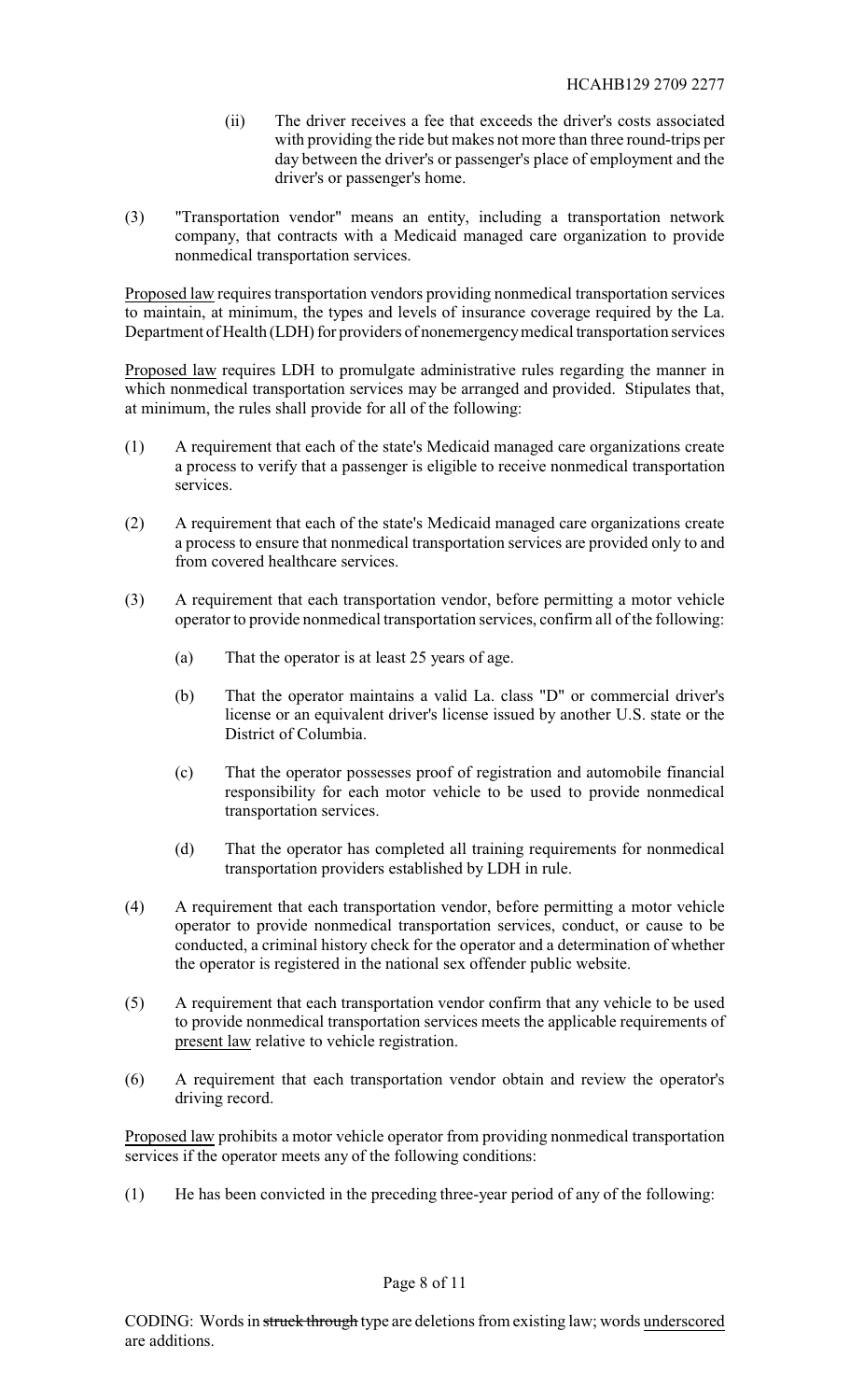- (a) More than three offenses classified by the Dept. of Public Safety and Corrections as moving violations.
- (b) One or more of the following offenses: Resisting an officer under R.S. 14:108 or flight from an officer under R.S. 14:108.1, reckless operation of a vehicle, driving without a valid driver's license, or driving with a suspended driver's license.
- (2) He has been convicted in the preceding seven-year period of any of the following:
	- (a) Operating a vehicle while intoxicated.
	- (b) Use of a motor vehicle to commit a felony.
	- (c) A felony crime involving property damage.
	- (d) Fraud.
	- (e) Theft.
	- (f) A crime of violence, including any assault.
	- (g) An act of terrorism.
- (3) He is found to be registered in the national sex offender public website.

Proposed law prohibits LDH from requiring a motor vehicle operator to enroll as a Medicaid provider in order to provide nonmedical transportation services and prohibits LDH from requiring Medicaid managed care organizations to credential a motor vehicle operator to provide those services if the operator is an employee or contractor of a transportation vendor.

Proposed law provides that notwithstanding any provision of present law to the contrary, a motor vehicle operator who is part of a transportation network company's network and who satisfies the requirements provided in proposed law and in LDH administrative rules is qualified to provide nonmedical transportation services.

# **Medicaid Managed Care Transportation Program**

Present law provides relative to the operation of major aspects of the state Medicaid program through a system known as managed care in which health benefits and services are delivered through contracted arrangements between the state and managed care organizations that accept a fixed per-member per-month payment for those services.

Proposed law retains present law and adds thereto provisions creating a Medicaid managed care transportation program.

Proposed law adds the following definitions to present law relative to Medicaid managed care:

- (1) "Nonmedical transportation service" means transportation of a Medicaid recipient enrolled in a managed care plan, other than a recipient whose medical or physical condition contraindicates the use of transportation services, to and from a medically necessary, nonemergency covered healthcare service that is scheduled not more than 48 hours before the transportation occurs, including transportation related to all of the following:
	- (a) Discharge from a healthcare facility.
	- (b) Receipt of urgent care.

# Page 9 of 11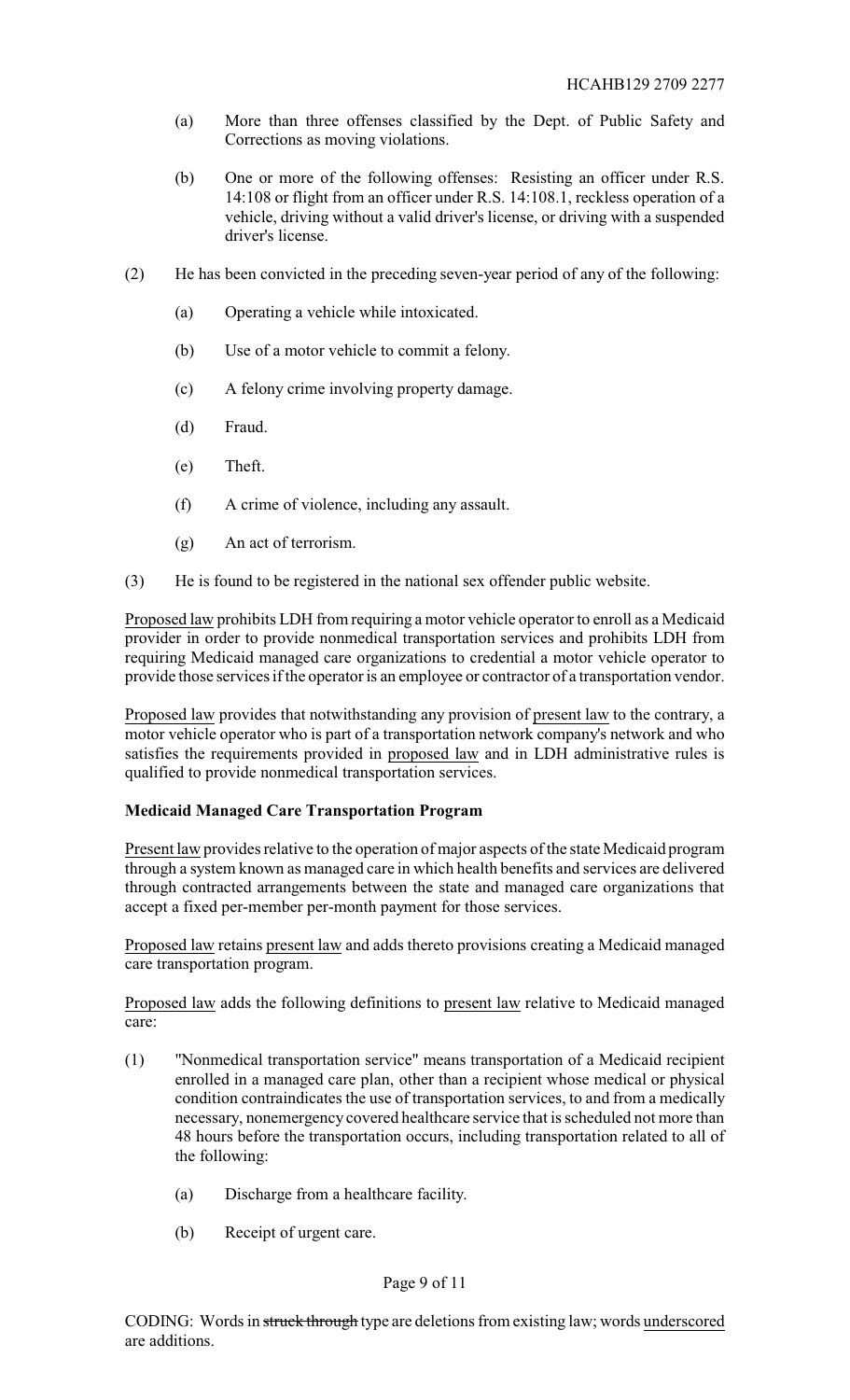- (c) Obtaining any time-sensitive covered healthcare service.
- (d) Any transportation to or from a medically necessary, nonemergency covered healthcare service deemed appropriate to be provided by a transportation vendor, as determined by state Medicaid policy.
- (2) "Transportation network company" means a corporation, partnership, sole proprietorship, or other entity that, for compensation, enables a passenger to prearrange with a driver, exclusively through the entity's digital network, a digitally prearranged ride; however, the term does not include an entity that provides any of the following:
	- (a) Street-hail taxicab services.
	- (b) Limousine or other car services arranged by a method other than through a digital network.
	- (c) Shared expense carpool or vanpool arrangements.
	- (d) A type of ride service for which either of the following conditions apply:
		- (i) The fee received by the driver does not exceed the driver's costs of providing the ride.
		- (ii) The driver receives a fee that exceeds the driver's costs associated with providing the ride but makes not more than three round-trips per day between the driver's or passenger's place of employment and the driver's or passenger's home.
- (3) "Transportation vendor" means an entity, including a transportation network company, that contracts with a Medicaid managed care organization to provide nonmedical transportation services.

Proposed law authorizes Medicaid managed care organizations to contract with one or more transportation vendors, including transportation network companies, for the provision of nonemergency medical transportation services.

Proposed law requires Medicaid managed care organizations to arrange for the provision of nonmedical transportation services that conform with the requirements of proposed law. Authorizes managed care organizations to contract with transportation vendors or other third parties to arrange for the provision of nonmedical transportation services. Provides that if a managed care organization contracts with a third party that is not a transportation vendor to arrange for the provision of nonmedical transportation services, the third party shall contract with a transportation vendor to deliver the nonmedical transportation services.

Proposed law requires Medicaid managed care organizations that contract with transportation vendors or other third parties to arrange for the provision of nonmedical transportation services to ensure the effective sharing and integration of service coordination, service authorization, and utilization management data between the managed care organization and the transportation vendor or third party.

Proposed law provides that a managed care organization shall not require either of the following:

- (1) A motor vehicle operator to enroll as a Medicaid provider in order to provide nonmedical transportation services.
- (2) The credentialing of a motor vehicle operator to provide nonmedical transportation services.